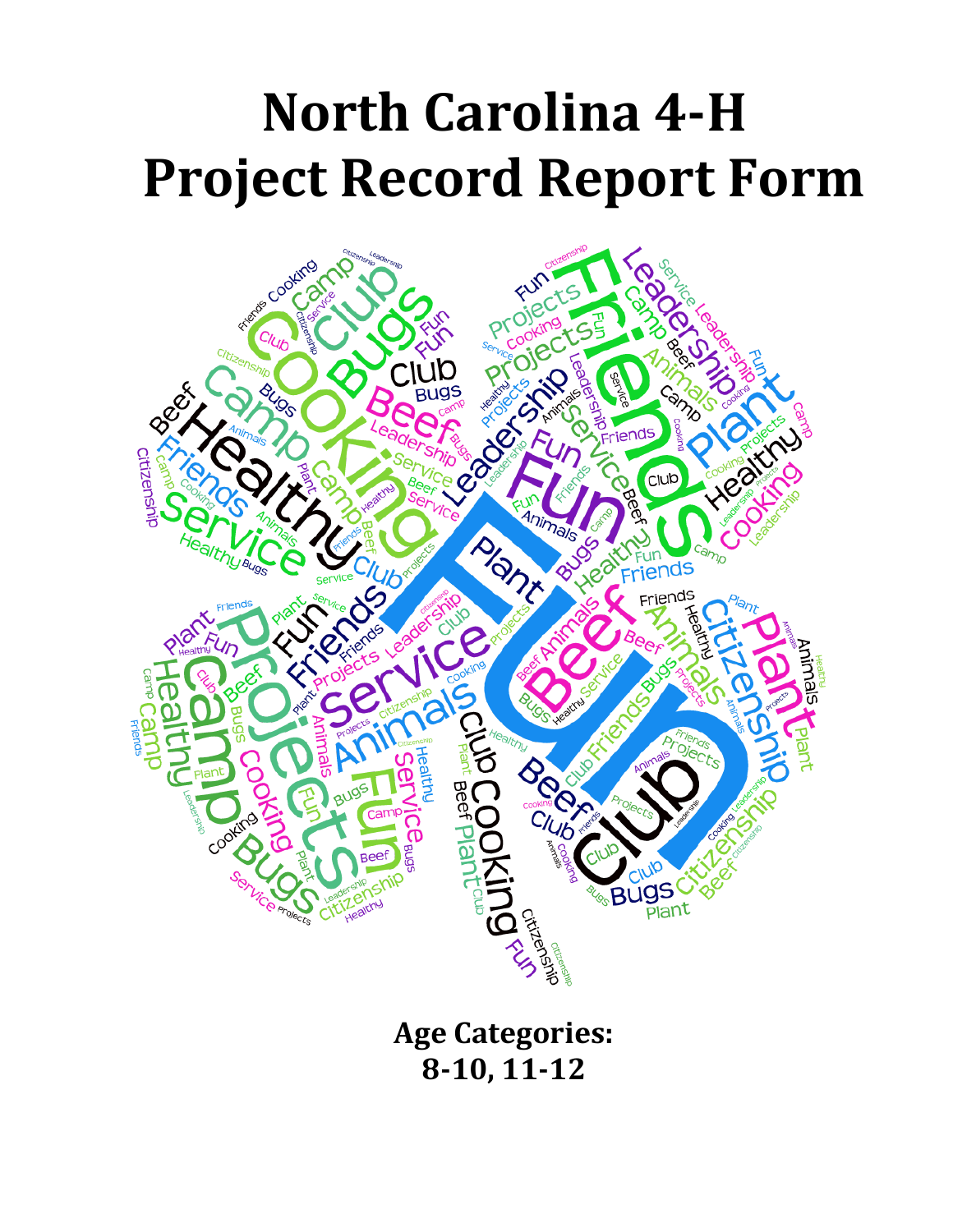#### **North Carolina 4-H Project Record Guidelines**

- 1. Each 4-H member should complete their 4-H Project Record to the best of their ability and turn it into their county 4-H agent by the county due date.
- 2. Project work should be reported for one year. You may add additional pages to the report form in sections 1,3,4,5,6,7. All information should only be listed **once** in the report form. This means you may have to choose the BEST place to report information.
- 3. Some of your goals and accomplishments may be shared with family and/or 4-H club members, but this project should be your **OWN** work.
- 4. All materials are property of North Carolina 4-H and may be used to showcase 4-H work but will not contain your personal information.

#### **Guidelines For Completing Your Record Book:**

- Use this form as a guide for completing your record book. If you choose to type your record, feel free to use a word processing program. We do ask that you list the *Section Number* and *Title* at the top of the page.
- In the upper right hand corner of the outside cover, please include the following information: Name, County, District, Project Record Category, and Age Category.
- Place your Project Record in a 3 prong report folder (No 3 ring binders please).
- Please print legibly or type using Arial or Times New Roman font in size 12 ONLY. See link below for the form to download:

<http://www.nc4h.org/youth/4-h-awards-incentives-programs>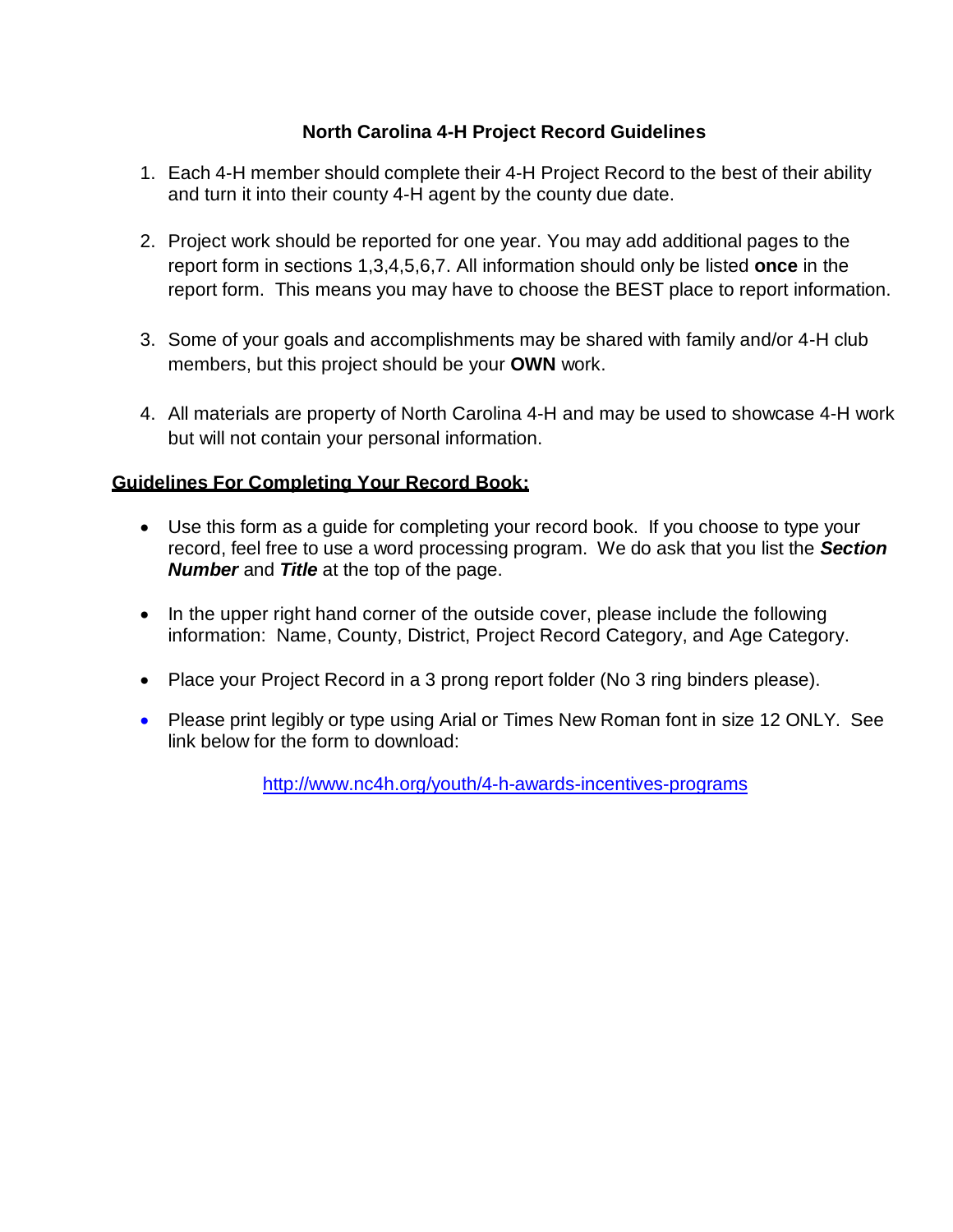## **Guidelines**

#### **Your 4-H Project Record should have all 7 sections of the book in consecutive order and should only include things from THIS YEAR (January 1 – December 31).**

#### *Section 1 – Personal Information and 4-H & You*

Please be sure to complete all of the information requested on this page. Do not forget to list your Project Record Category. Make sure the appropriate people sign your Project Record.

#### *Section 2 – My 4-H Story*

Tell us your 4-H story! Your story should be no more than 4 pages. It can be typewritten or printed neatly. It should include your entire 4-H experience for this year. Introduce yourself to the judge. See specifics in Section 2.

#### *Section 3 – 4-H Project Focus*

We "learn by doing" in 4-H. List the specific things you learned and did in this project area this year. Project work is from January – December. List knowledge and skills gained as well as the things you learned how to do. Include dates and levels of participation. Please list the most important presentations, talks, exhibits, radio, TV, newspaper articles, tours, camps, judging events, workshops, and any other learning experiences in which you have participated related to your project. You should only include 4-H work completed in one program year.

#### *Section 4 – Leadership/Citizenship/Community Service*

In this section, please make a list of the things you have done involving citizenship, community service, leadership, and other projects and events. If you are listing non 4-H activities, please list only those for which 4-H has helped you prepare. If your 4-H project focus is on Leadership, Citizenship or Community Service you may write "See Section 3" as your answer in this section or use it to continue adding project work for Section 3. Leadership includes holding offices and serving on committees. It also can include teaching workshops, volunteering at 4-H Day Camps, giving a club program, organizing events and meetings, and recruiting new members. Community service activities might include fundraising for a community organization or assisting with the Fire Department raffle. List the number of hours you volunteered and who benefited from your volunteer service. You might also begin to learn about citizenship by going to county commissioners or town council meetings or writing your legislative representative.

#### *Section 5 –Awards and Recognition*

List certificates, ribbons and other awards you have won in this year. Separate out your 4-H awards and your Non 4-H Awards. Specify whether they were National, Regional, State, District, County or Club awards.

#### *Section 6 – 4-H Photos and Supporting Materials*

Include up to six 4-H scrapbook pages, which may include pictures (with descriptive captions that explains what is going on in the photo), news clippings, letters, certificates, poems, teaching tools, short stories, digital media, etc.

#### *Section 7– 4-H Goal Setting for the Next Year*

In order to get the most out of your 4-H Project experiences, you must be actively involved in developing what your 4-H projects will be, set your own goals and making decisions on when and what you will do to accomplish their goals. Goals represent the direction of your destination.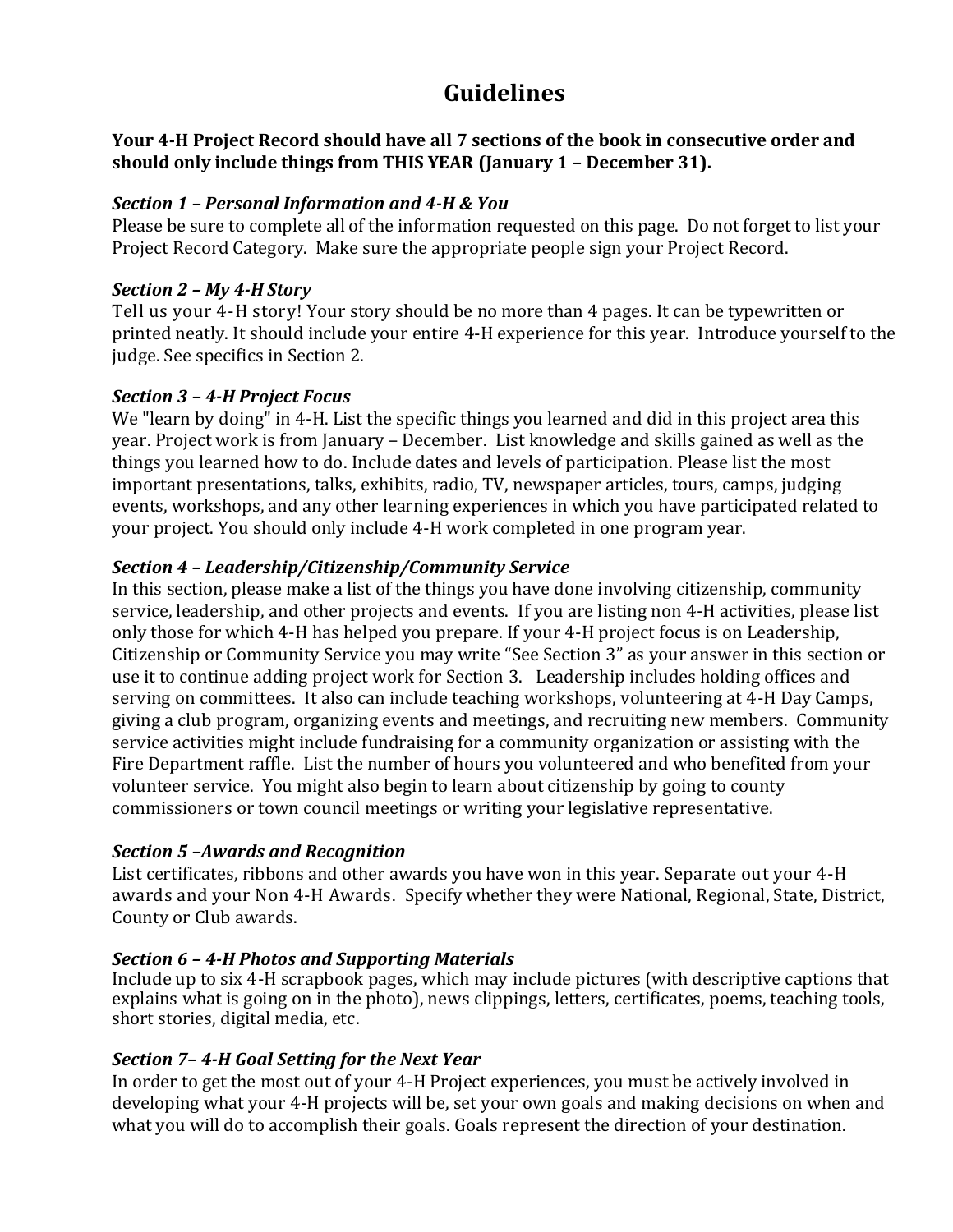When your goals are well written and explained, it help members, parents, leaders and agents know exactly the direction you want for your 4-H project. Your goals should have the following parts: "I want"; Action; Results; and a Timetable. You will develop the goals for the next year (the year coming up, after you complete this book) in your 4-H projects.

ACTION: How you will do something? RESULTS: What you are going to do? TIMETABLE: When are you going to do it?

#### **Questions to think about as you develop your goals for the next year in 4-H:**

What are some things I really like to do? How good am I already at these things? How much do I know about this already? Is there one thing I'd like to learn more about or learn to do better? Are there completely new things that I want to learn or do?

#### **A goal is:**

- the point you strive to reach
- completed by a designated time
- short term or long term
- an ideal to strive towards, sometimes so far up, it is impossible to reach from the point you are now. By trying and working hard, you can obtain that goal.

#### **Examples of How to Write Your Goals:**

|        | <b>ACTION</b> | <b>RESULTS</b>            | <b>TIMETABLE</b>       |
|--------|---------------|---------------------------|------------------------|
| I want | to learn      | how to eat healthier      | by December.           |
| I want | to give       | a 4-H presentation at DAD | by June.               |
| I want | to train      | my do to sit and stay     | before summer is over. |

**For More Information contact:** Shannon McCollum Extension 4-H Associate shannon mccollum@ncsu.edu (919)515-8486 www.nc4h.org

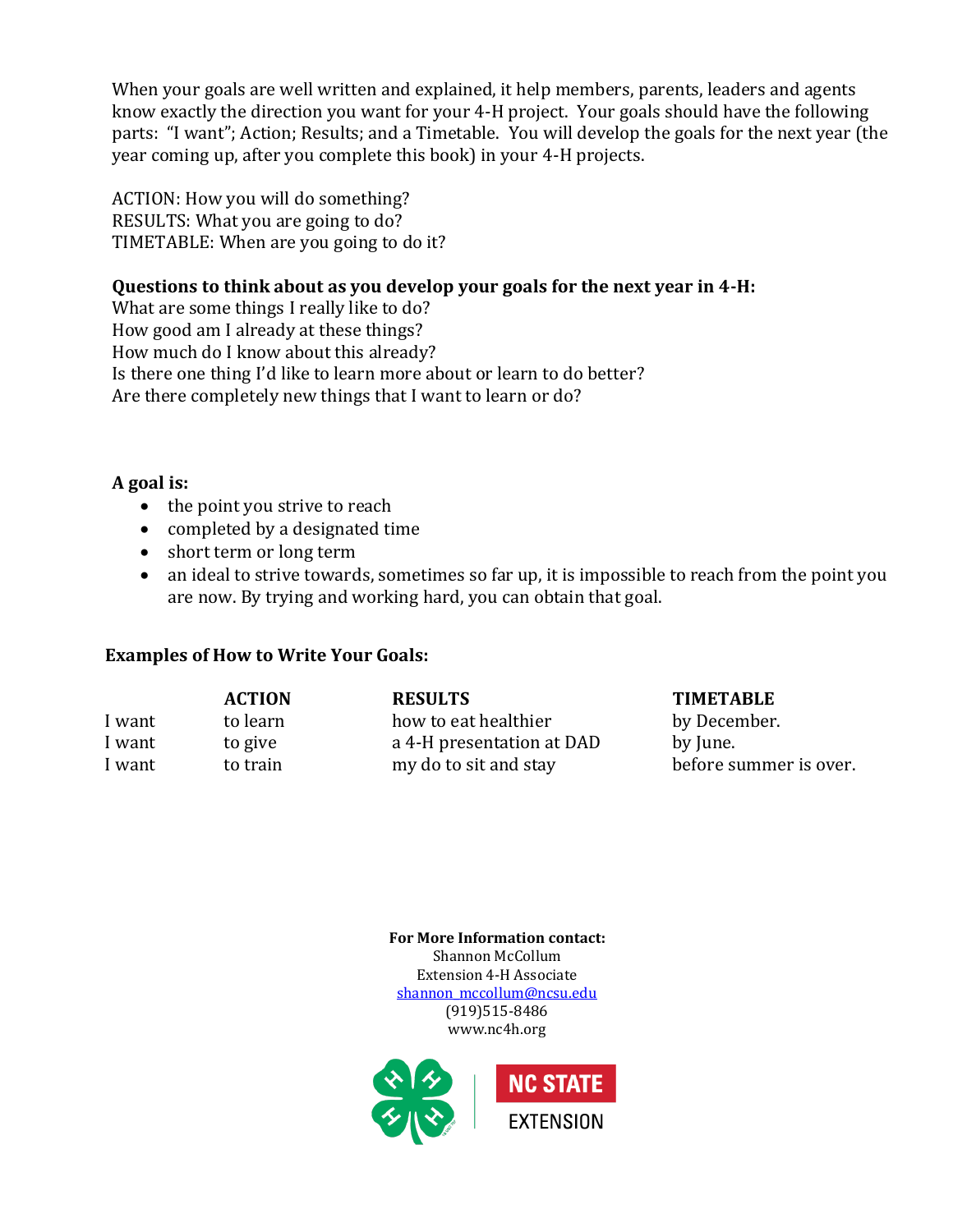# **North Carolina 4-H Project Record**

# **A Message to 4-H'ers:**

# **Introduction**

Records are important because they show what you have learned and the skills you have learned as a 4-H'er! If you keep records every year, you will be able to look back at them and see how you have grown. The information you put in your 4-H records will be very helpful for you as you fill out other forms in your life, such as 4-H Portfolios, resumes, job applications, and college applications.

- o This form is designed to help you keep records and other supporting materials in an orderly manner.
- o Record keeping is an important part of every 4-H educational project.
- o Many awards, educational trips, and college scholarships are given to club members based on their records and project work.
- o Records show your 4-H growth. You may include 4-H work completed in one program year (January 1 – December 31).
- o Do not alter the basic format of this book.
- o You may hand write neatly or type in size 12 Arial or Times New Roman font.

# **Your 4-H Project Record should contain the following sections:**

- Section 1 Personal Information and 4-H & You
- Section 2 4-H Story
- Section 3 4-H Project Focus
- Section 4 Leadership/Citizenship/Community Service
- Section 5 Awards and Recognition
- Section 6 4-H Photos or Supporting Materials
- Section 7 4-H Goals Setting

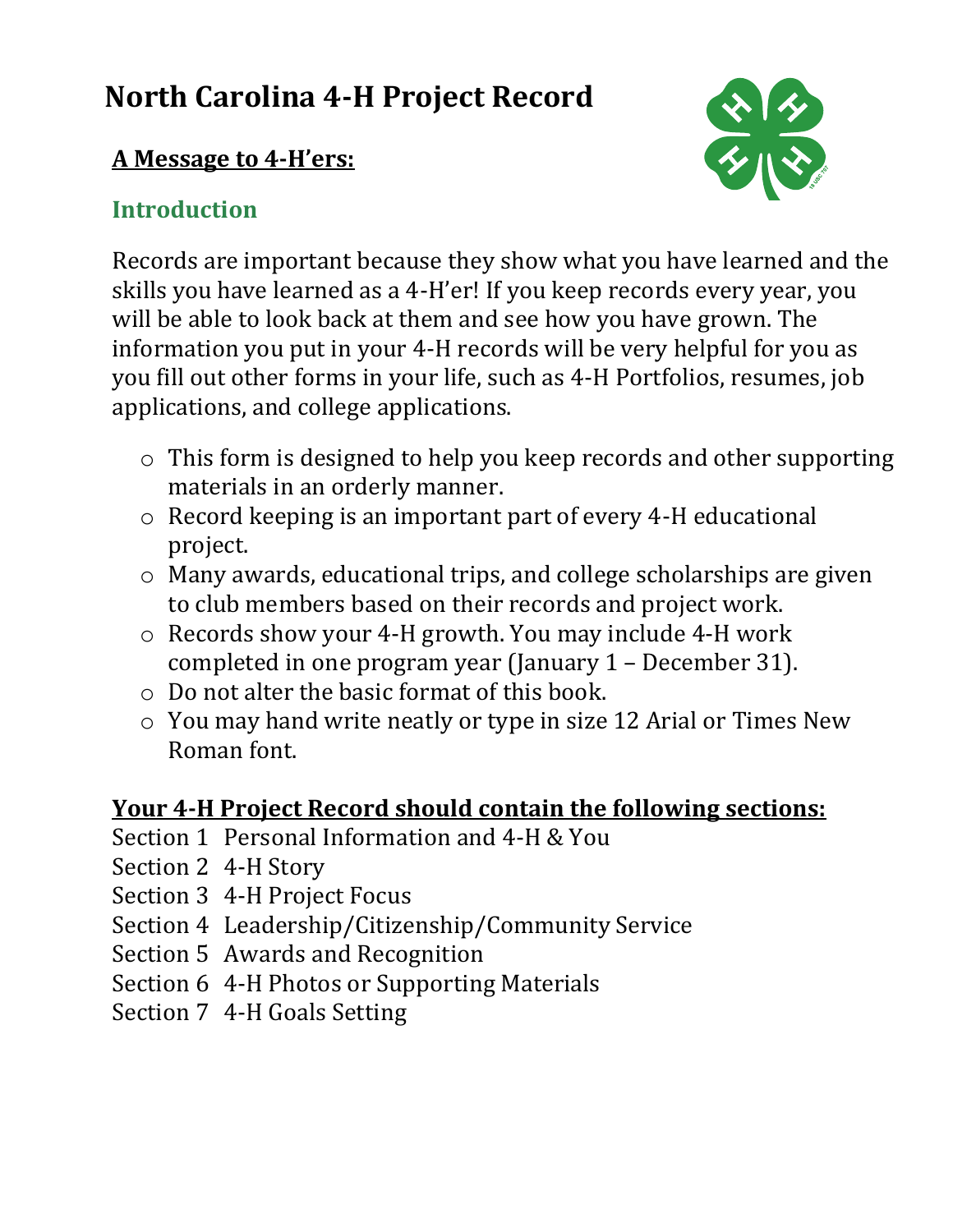

# **SECTION 1: Personal Information**

| s |
|---|

| County You Participate In 4-H: _____________      | Program Year: ______                                                                                                 |
|---------------------------------------------------|----------------------------------------------------------------------------------------------------------------------|
|                                                   |                                                                                                                      |
| Competition Category: $\Box$ 8 thru 10 years old  | $\Box$ 11 thru 12 years old                                                                                          |
| (age as of Jan. 1 for the project reporting year) |                                                                                                                      |
| Number of years in the above program area: _____  | Years in 4-H: ____                                                                                                   |
| Name: (first) (middle) (last)                     | Male<br>$\Box$ Female                                                                                                |
|                                                   |                                                                                                                      |
|                                                   |                                                                                                                      |
|                                                   | State: ___________ Zip Code: _________                                                                               |
|                                                   | Primary Telephone Number (include area code): ___________________________________                                    |
| Date and Year of Birth: __________                | Age as of January 1:                                                                                                 |
|                                                   | (age as of Jan. 1 for the project reporting year)                                                                    |
|                                                   | Name of your 4-H club or group: ________________________4-H'ers Primary email address if applicable: _______________ |
| Name of School: _____________________             | Grade in School: ____________________                                                                                |
|                                                   | Have you won District Gold in this age category previously. If so: What year______. What District: __________        |

#### **STATEMENT BY 4-H MEMBER**

I give North Carolina 4-H permission to use my record as a sample, after identifying information has been removed, and allow North Carolina 4-H to use my Digital Media if any is provided to use for 4-H Marketing opportunities. I also understand that North Carolina 4-H will contact me before any of my information is shared.

I have personally prepared this report and certify that it accurately reflects my work:

Date: \_\_\_\_\_\_\_\_\_\_\_\_, 20 \_\_\_\_\_\_\_\_\_\_\_ Signature of 4-H Member: \_\_\_\_\_\_\_\_\_\_\_\_\_\_\_\_\_\_\_\_\_\_\_\_\_\_\_\_\_\_\_\_\_\_\_\_\_

#### **APPROVAL OF THIS REPORT**

We have reviewed this report and believe it to be correct:

| Date: | Signed: |                          |  |
|-------|---------|--------------------------|--|
|       |         | (Parent or guardian)     |  |
| Date: | Signed: |                          |  |
|       |         | (Local 4-H Leader)       |  |
| Date: | Signed: |                          |  |
|       |         | (County Extension Agent) |  |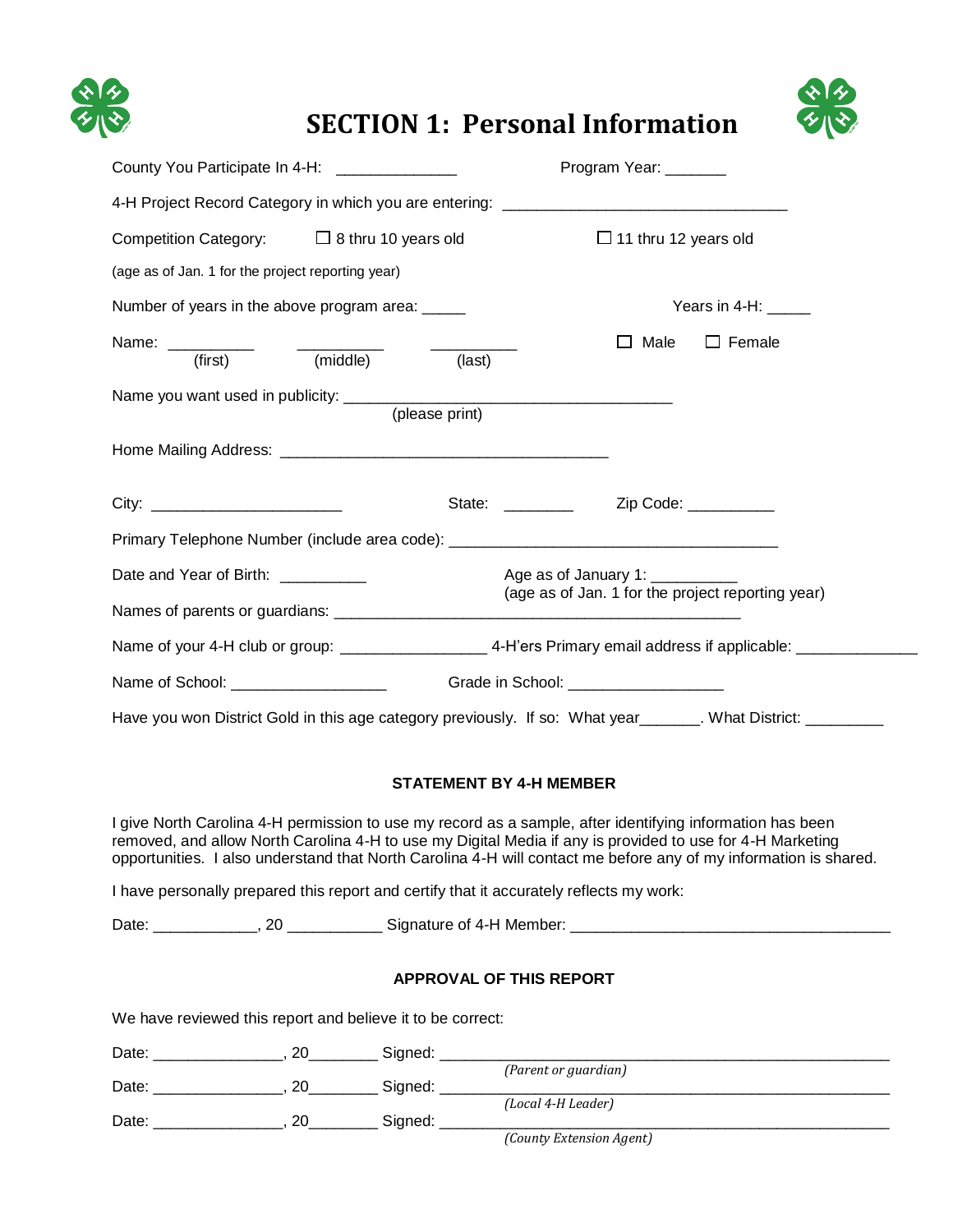

### **4-H & YOU!**

#### **Answer questions on separate paper if needed.**

## **Looking back over the past year in 4-H:**

1. What was your favorite thing you did in 4-H this year and why?

- 2. Who is your role model in 4-H? Why?
- 3. What was the most important thing you have learned during the past year in 4-H?

# **Looking to the future:**

4. If you were in charge of 4-H, how would you make it better? In your:

Club:

County:

District: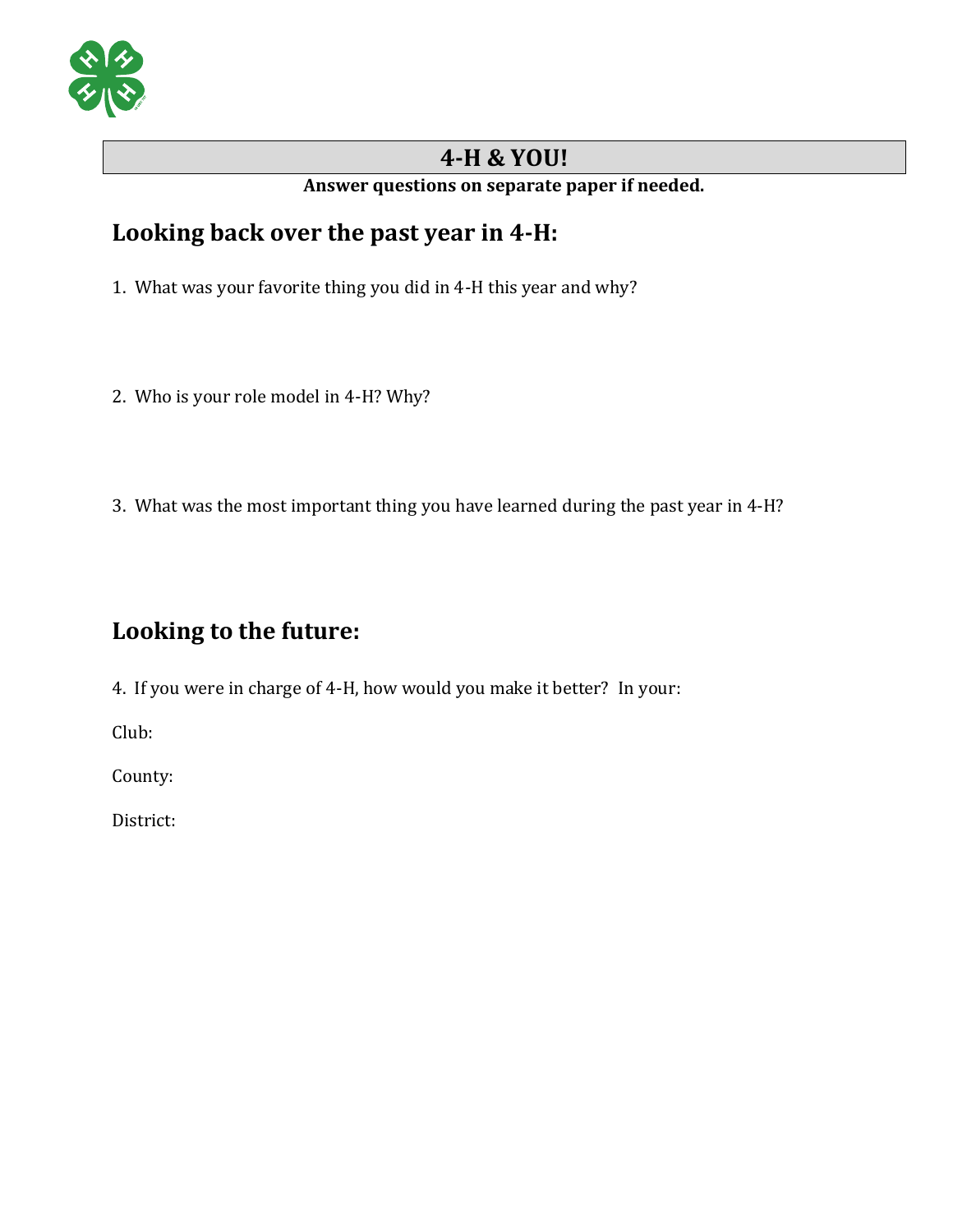

## **My 4-H Story**

(Place your 4-H Story behind this page)



Tell us your 4-H story! Your story is limited to no more than four (4) pages typed or handwritten. Your story should include all of your 4-H projects for this year*.*

Here are some things you **COULD** include in your story:

Introduce yourself and include any information you choose to share about your interests, family, hobbies etc. If you were given two minutes to tell someone about yourself, what would you say?

Describe how 4-H has made a difference in your life.

How did the project you are completing in this Project Record help you grow?

Who has helped you in your 4-H journey?

How has your 4-H participation helped others?

What are your goals in life?

Summarize your experiences in 4-H.

Sections 3-5 of this record book can help you.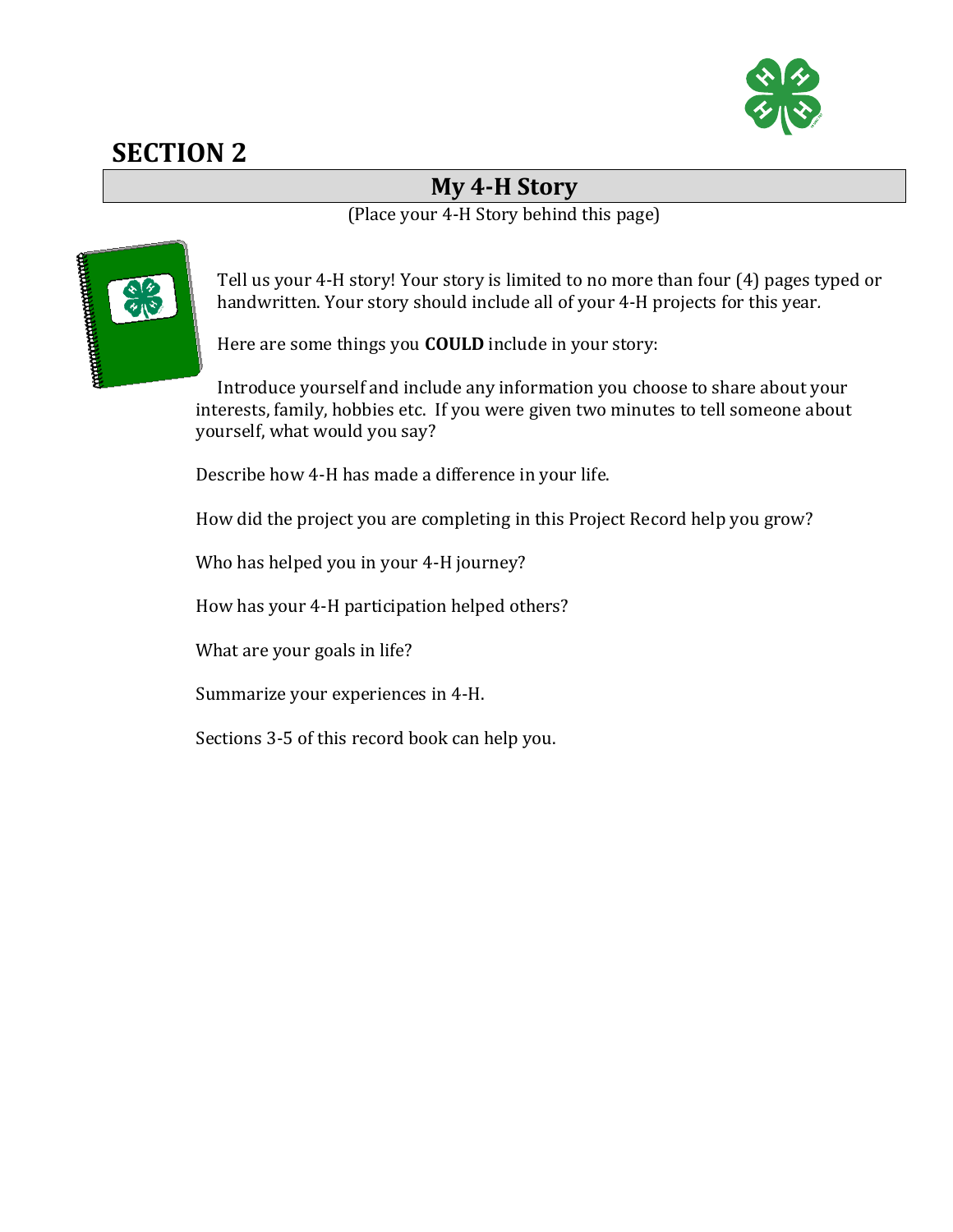

# **4-H Project Focus**

# **(Name of 4-H Project)**

We "learn by doing" in 4-H. List the specific things you learned and did in this project area during the past year. List both things that you learned and skills that you gained. Please list the most important presentations, talks, exhibits, camps, judging events, workshops, or any other learning experiences in which you have participated related to your project. Include dates and level of participation. Please list the work you have done this year (from January – December) using a bullet statement, list, and/or chart.

| What did you do in this project this<br>year and when? | What did you learn?                                                                                | Level |
|--------------------------------------------------------|----------------------------------------------------------------------------------------------------|-------|
| I showed 5 goats in the NC State Fair in October.      | I learned the parts of a goat, how to groom a goat, and<br>how to place the goat's feet in a show. |       |
|                                                        |                                                                                                    |       |
|                                                        | When completing your project record or portfolio, you may delete examples above.                   |       |
|                                                        |                                                                                                    |       |
|                                                        |                                                                                                    |       |
|                                                        |                                                                                                    |       |

(Attach pages here)

## **Did you spend or make any money on your project?**

**How much did you spend? How much did you make?**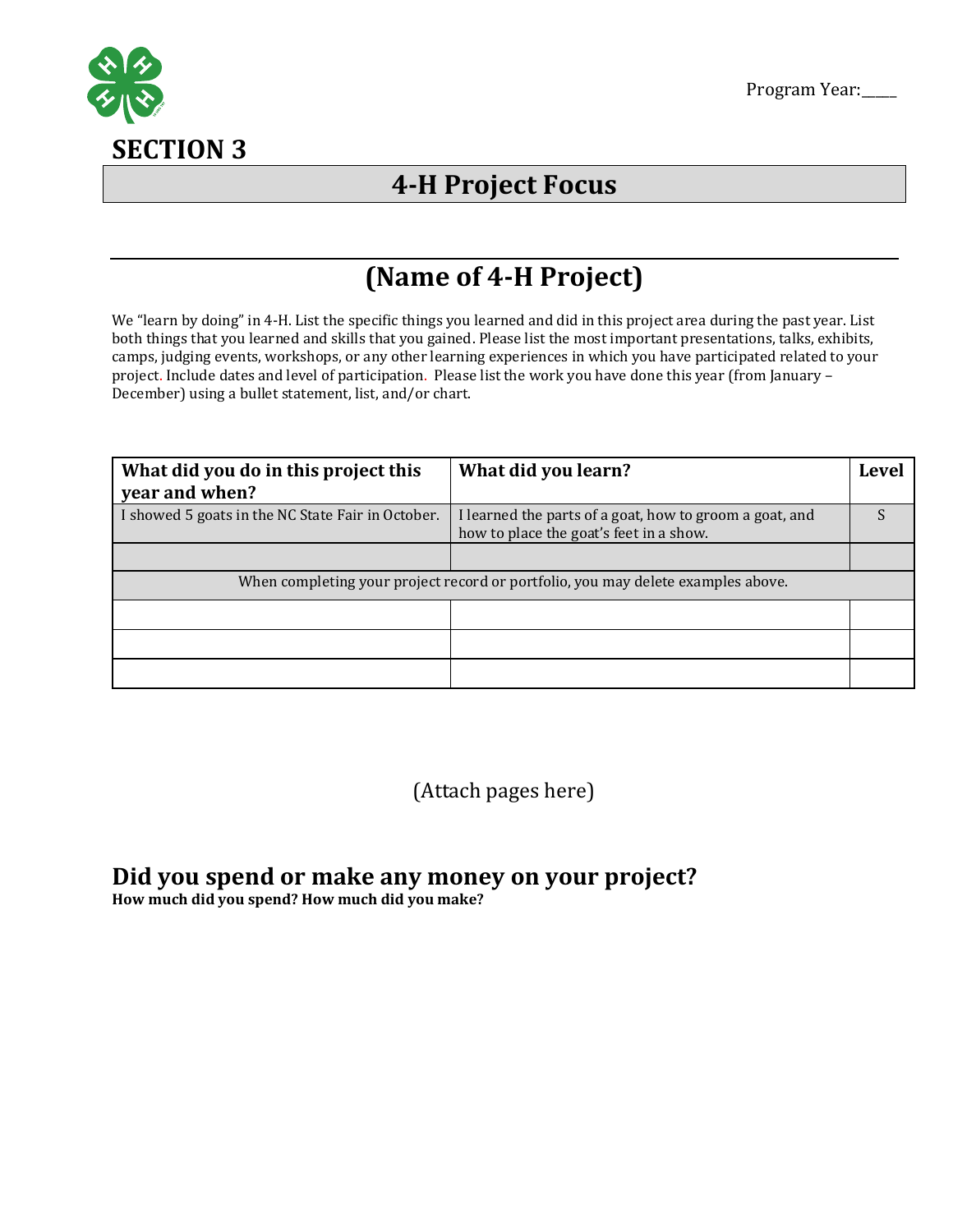## **Leadership/Citizenship/Community Service**



In this section, please make a list of the things you have done involving citizenship, community service, and leadership. If you are listing non 4-H activities, please list only those for which 4-H has helped you prepare. If

your 4-H project focus is on Leadership, Citizenship or Community Service you may write "See Section 3" as your answer in this section or use it to continue adding project work for Section 3. **Leadership** includes holding offices and serving on committees. **Community service** activities might include fundraising for a community organization or assisting with the Fire Department raffle. List the number of hours you volunteered and who did you help. You might also begin to learn about **citizenship** by going to county commissioners or town council meetings, and learning flag etiquette.

- List ways you have been a leader and/or have learned about leadership.
- Please denote 4-H activities with an asterisk.
- If you are listing non 4-H activities, please list only those for which 4-H has helped you prepare.
- Before you list the activity put and L for Leadership, C for Citizenship and CS for Community Service.

| <b>Example:</b>                                              |                             |              |
|--------------------------------------------------------------|-----------------------------|--------------|
| Activity - L=Leadership, C=Citizenship,                      | Accomplishment              | <b>Level</b> |
| <b>CS=Community Service</b>                                  |                             |              |
| L - Led the 4-H pledge                                       | 15 members                  |              |
| L - Led an icebreaker activity at County Council             | Led 12 4-H'ers in the Human |              |
|                                                              | Knot/1 hour                 |              |
| C - Recited the 4-H pledge                                   |                             |              |
| C - Learned about each of the club officer positions         |                             |              |
| CS - Donated 6 canned goods for Food for Families Food Drive | 1 hour, 6 items             | D            |
| CS - Wrote letters to soldiers                               | 3 hours, 20 letters         | N            |

(Attach pages here)





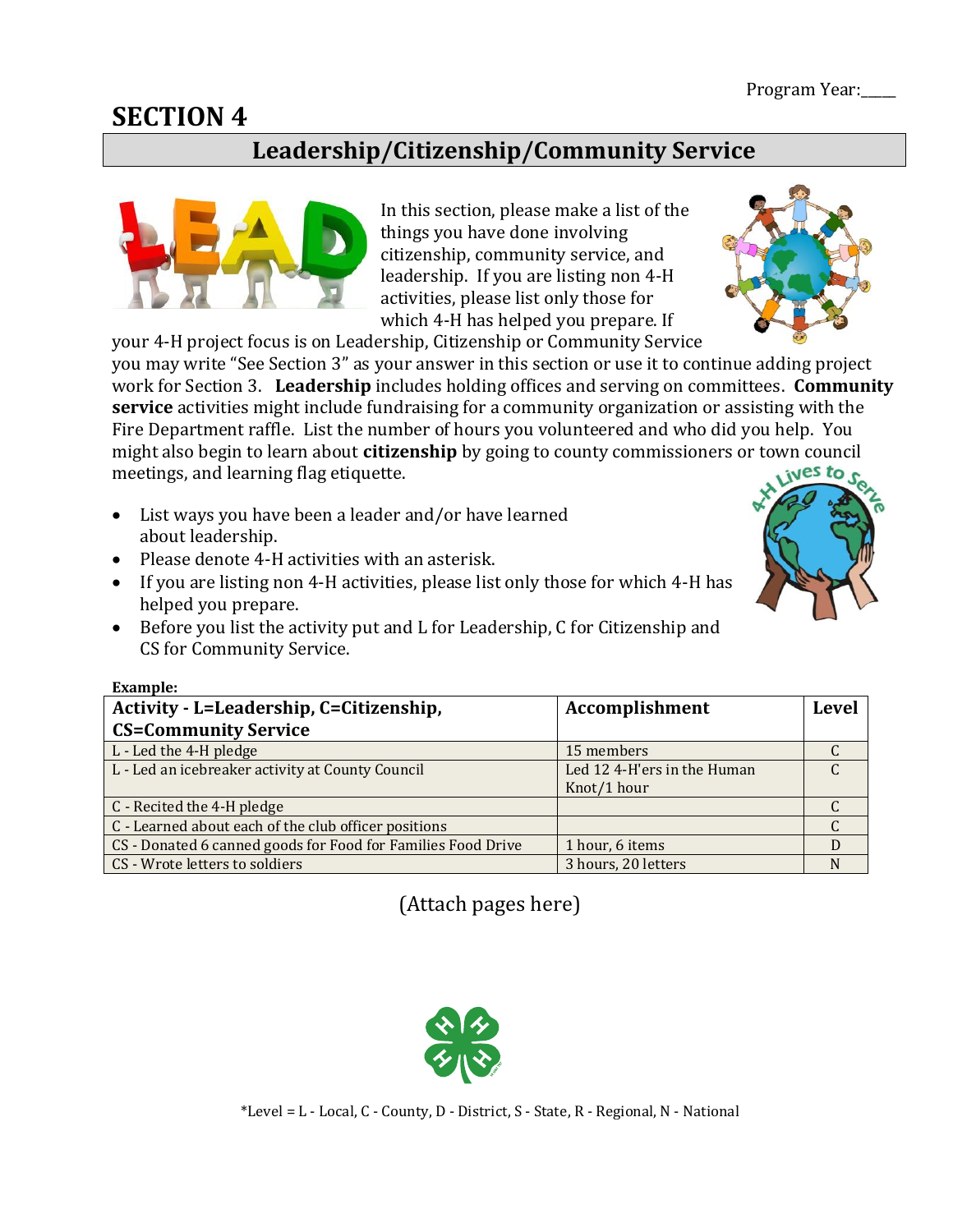# **Awards and Recognition**



List all the awards, honors, and recognitions you have received including contests, trips, certificates, ribbons, etc. Specify whether they were National, Regional, State, District, County, or Club awards.

Experiences should be divided between project specific awards that related to this Project Record area, other 4-H awards and non-4-H awards. List your Project specific awards first then follow with other awards and then non-4-H awards.

If you have not received awards in a specific section, just state "No Awards Received".

| T II I I VICCLIIWAI AS                                                           | $5$ ctron $5$ awards          |              |
|----------------------------------------------------------------------------------|-------------------------------|--------------|
| <b>Award/Recognition</b>                                                         | <b>For What Received</b>      | <b>Level</b> |
| Gold Medal                                                                       | Electric Portfolio            | D,S          |
| Certificate                                                                      | Duke/Progress County Delegate |              |
| When completing your project record or portfolio, you may delete examples above. |                               |              |
|                                                                                  |                               |              |
|                                                                                  |                               |              |

## **4-H Project Awards (Section 3 awards)**

## **Other 4-H Awards**

| <b>Award/Recognition</b>                                                         | <b>For What Received</b>             | Level |  |
|----------------------------------------------------------------------------------|--------------------------------------|-------|--|
| Certificate of Participation                                                     | Attendance State 4-H Marsh Maneuvers |       |  |
| Certificate & Blue Ribbon                                                        | Area Commodity Ambassador            |       |  |
| When completing your project record or portfolio, you may delete examples above. |                                      |       |  |
|                                                                                  |                                      |       |  |
|                                                                                  |                                      |       |  |

# **Non 4-H Awards & Recognition**

| <b>Type of Award/Recognition</b>                                                 | <b>For What Received</b>                |
|----------------------------------------------------------------------------------|-----------------------------------------|
| Plaque – $1st$ place                                                             | Community Beautification poster contest |
| When completing your project record or portfolio, you may delete examples above. |                                         |
|                                                                                  |                                         |



(Attach pages here)

\*Level = L - Local, C - County, D - District, S - State, R - Regional, N - National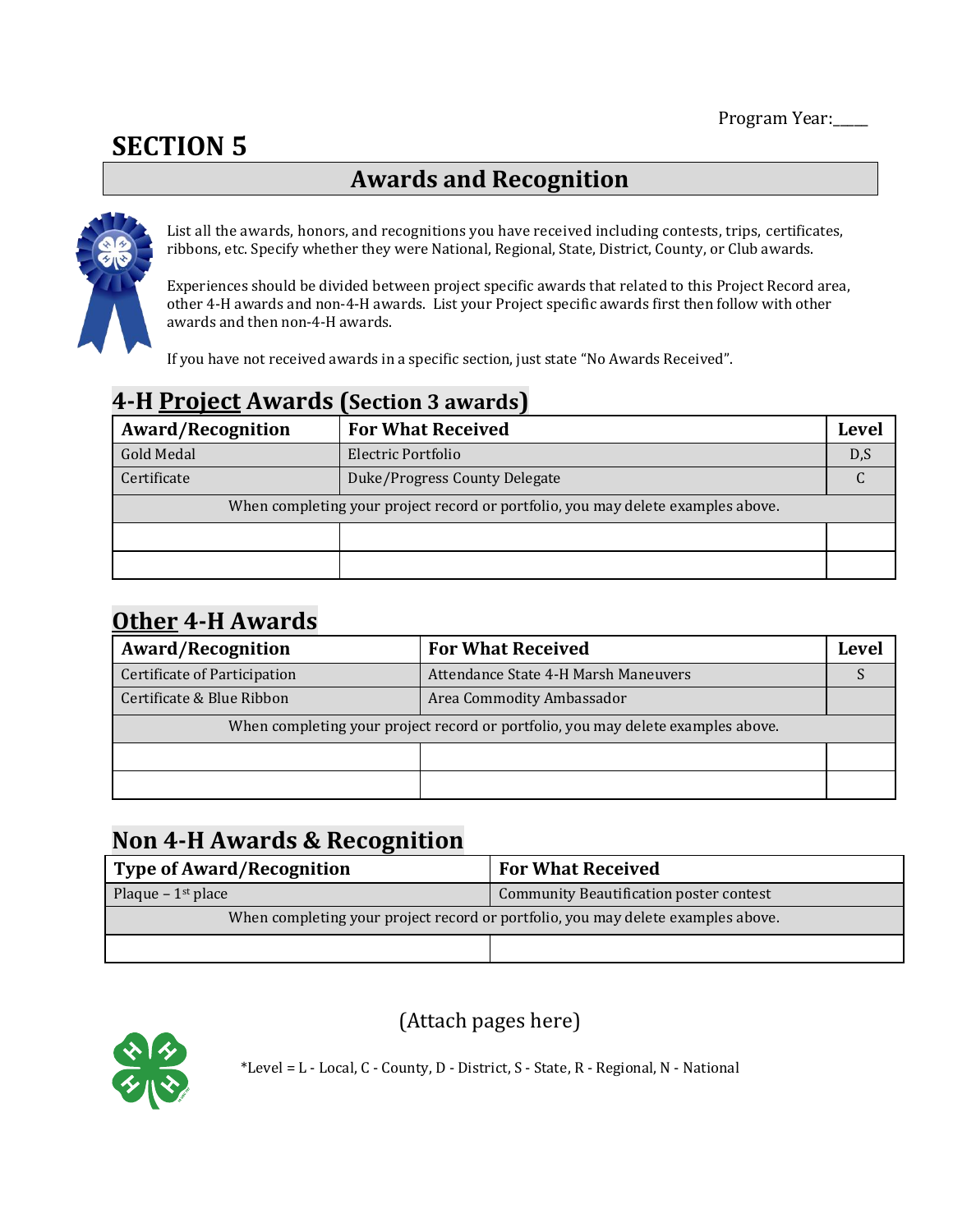## **4-H Photos and Supporting Materials**

- The majority of this section should be about this specific project.
- Also include a small portion on your other 4-H projects and activities.



- There is a six-page limit.
- This can include pictures (with captions), drawings, news clippings, letters, certificates, poems, teaching tools, short stories etc.
- Please do not attach any item thicker than 1/8 of an inch.
- The use of clear non-glare protective sheets is **optional**.

Digital media should be no more than two minutes long. Please use YouTube to upload your videos, as this is our preferred method. Also, please note that all videos must have closed caption incorporated into it. This is a requirement. All digital media will count as one page.

(Attach pages here)

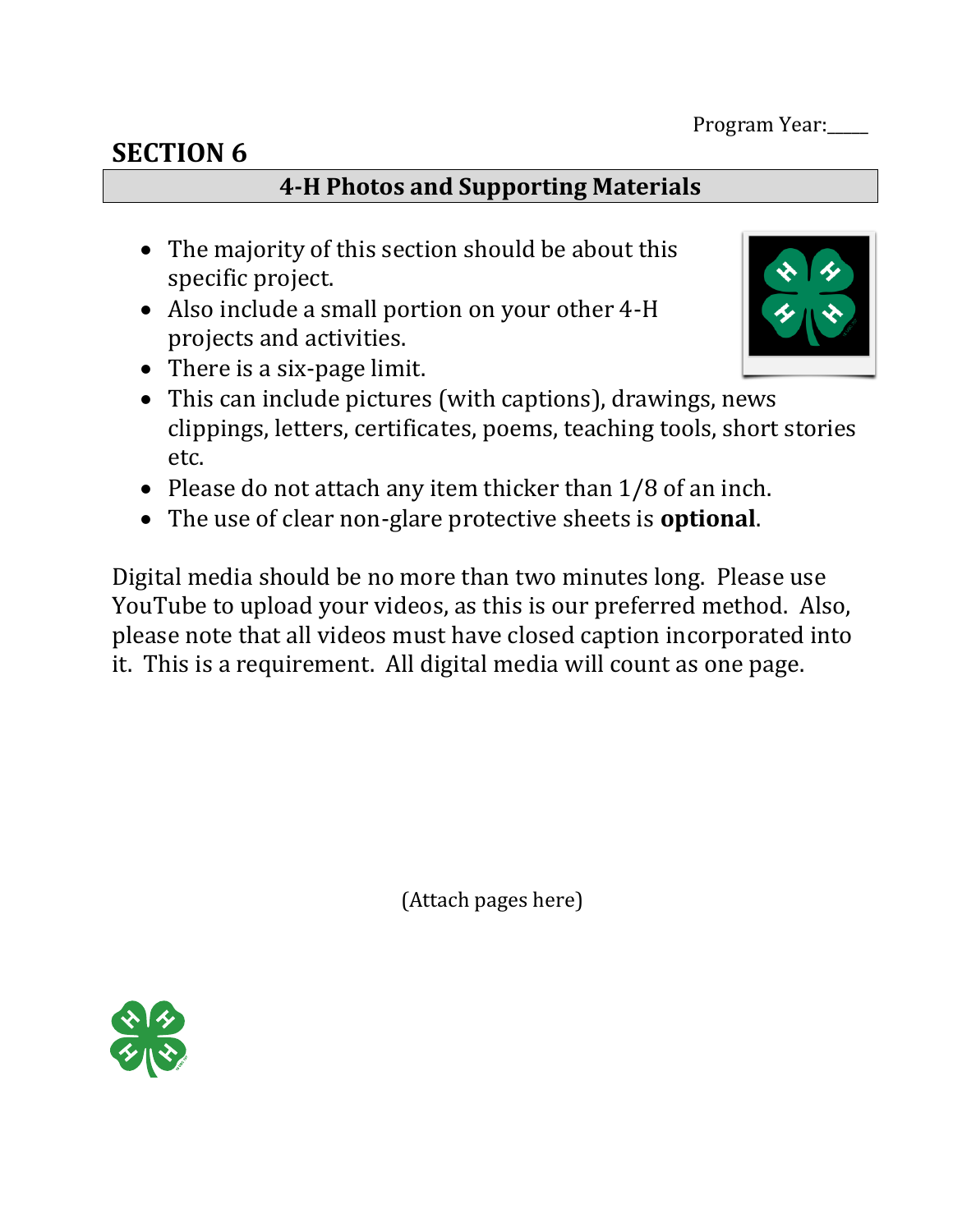# **SECTION 7** Program Year:

# **4-H Goal Setting**



What would you like to do next year in 4-H (after you submit this project)? On a separate piece of paper, please use the guide below to plan your 4-H goals for next year. Include goals for your entire 4-H year as well as goals for this specific project. There is no page limit to this section.

|        | <b>ACTION</b> | <b>RESULTS</b>            | <b>TIMETABLE</b>       |
|--------|---------------|---------------------------|------------------------|
| I want | to learn      | how to eat healthier      | by December.           |
| I want | to give       | a 4-H presentation at DAD | by June.               |
| I want | to train      | my dog to sit and stay    | before summer is over. |

(Attach pages here)